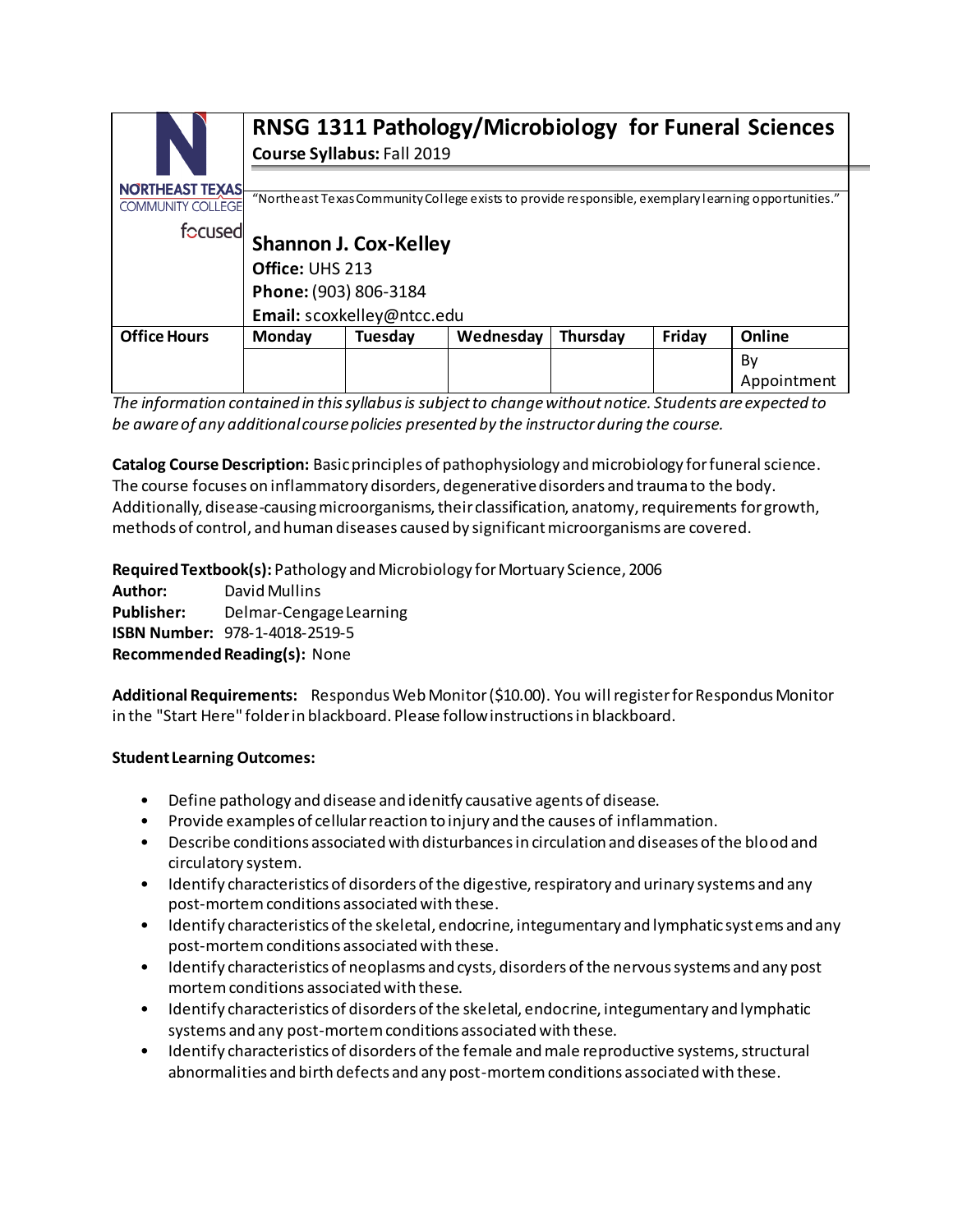- Understand characteristics of acellular infectious agents (viruses and prions) and cellular infectious agents (prokaryotes and eukaryotes).
- Distinguish between mechanisms of physical and chemical agents to control microbial populations.

## **Evaluation/Grading Policy:**

The final grade will be determined as follows:

## **For your final grade:**

**Exams: FOUR (4) exams** will be worth **50%** of the total grade. The first three exams will be worth **10%** each and the final exam is a comprehensive exam which will be worth **20%. Exam questions will be multiple choice and short answer and will be limited to material covered in textbook & online exercises; including quizzes and case studies. (**The **majority of questions** will be taken from **course exercises.)**

**Course Exercises:** All course exercises done in your BLACKBOARD will be graded. Course exercises must be originals and cannot be copies, per copyright laws. Each course exercise completed in BLACKBOARD will be worth **1 point** for a total of **30 points**. These points will make up **30%**of your course grade. These points will come from 14 quizzes and 16 case studies.

**Course Discussions**: Weekly discussions as specified on blackboard are required, and wi ll be worth **20%** of the total course grade. **Final discussion responses** will **only**be accepted the **day that they are due.**

| Letter grades will be assigned according to the following scale: | $A = 90-100$ $C = 70-79$ |                         |
|------------------------------------------------------------------|--------------------------|-------------------------|
|                                                                  |                          | $B = 80-89$ $D = 60-69$ |
|                                                                  | F = below 60             |                         |

**Please be aware that NO EXTRA CREDIT WILL BE GIVEN at the end of the semester**. The average shown in Bb will determine the final course grade, and **no additional work** is possible.

## **General:**

Students should log onto **Blackboard (Bb)** ASAP and **carefully** read **all announcements. Bb** and **student email** should be checked **DAILY** for**new announcements or messages.** 

Questions are welcomed during office hours (or by appointment), or if more convenient, they can be directed to me either by phone or e-mail. **Please do not hesitate to ask questions! There is no such thing as a stupid question. It is only stupid NOT to ASK them. It is VERY difficult to improve your course average after you fail the first exam, so PLEASE contact the instructor for help or studying tips EARLY in the semester, before it is too late to make a difference.** 

**Exam/Quiz Make-Up Policy**: If a student is unable to take an exam/quiz as scheduled, a make-up will be arranged **ONLY** if the reason is legitimate, and the instructor is notified **IN ADVANCEof the time the exam/quiz is scheduled** (or becomes unavailable), either through the telephone or e-mail. **Students who fail to make appropriate arrangements will receive a grade of "0" for the exam missed.** There will be no exceptions.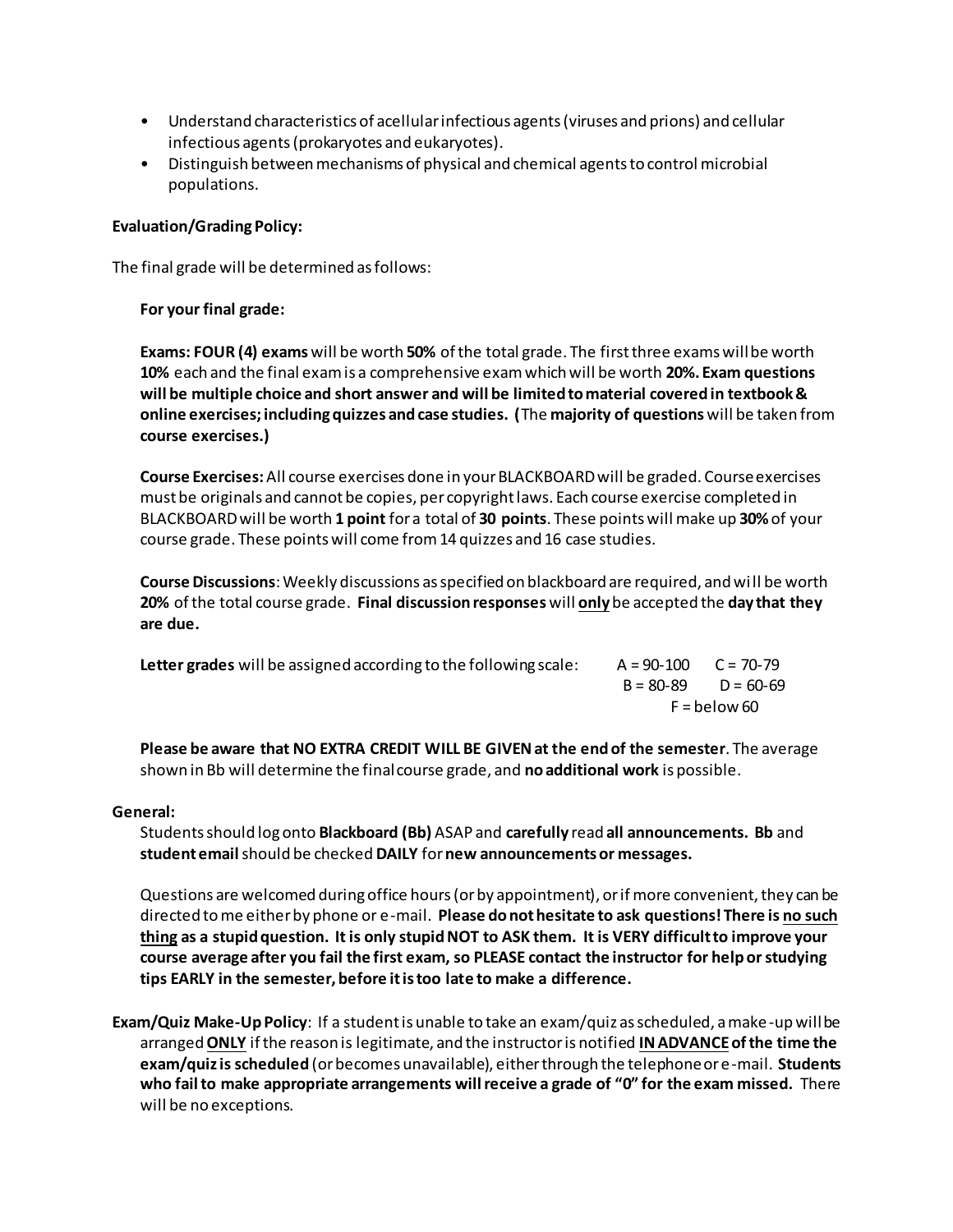## **Student Responsibilities/Expectations:**

• Northeast Texas Community College is a "community of scholars." Please remember that you and all of the students in this class are pursuing very important goals in your lives. As scholars, I expect every student to be courteous to other students and the instructor in all online experiences.

• All colleges and universities must remain diligent in their pursuit of assuring the academic integrity of their courses to maintain their accreditation status with Southern Association of Colleges and Schools and the Texas Higher Education Coordinating Board. The academic integrity of NTCC's online courses is maintained with the documented use of BioSig and respondus for all exams and quizzes.

• Schedule and plan to complete all assignments and submit them when they are due. Be sure to print off the calendar to help you keep up with assignment due dates.

• Be sure to do all of your own work. Collusion and plagiarism are acts of academic dishonesty. Work that is copied and pasted directly from any website is not acceptable in any form on any assignment. See the Student Handbook, p. 90 for definitions of collusion, plagiarism, and cheating. Infractions can result in severe grading penalties or failure.

• The last day to drop the course with a grade of W is **Thursday, April 11, 2019**. If circumstances require you to withdraw from this course, you must do so by that date. It is the student's responsibility to initiate the withdrawal with the registrar's office. Failure to officially withdraw will result in your receiving a grade of F.

#### **NTCC Academic Honesty Statement:**

"Students are expected to complete course work in an honest manner, using their intellects and resources designated as allowable by the course instructor. Students are responsible for addressing questions about allowable resources with the course instructor. NTCC upholds the highest standards of academic integrity. This course will follow the NTCC Academic Honesty policy stated in the Student Handbook."

## **Academic Ethics**

The college expects all students to engage in academic pursuits in a manner that is beyond reproach. Students are expected to maintain complete honesty and integrity in their academic pursuit. Academic dishonesty such as cheating, plagiarism, and collusion is unacceptable and may result in disciplinary action. Refer to the student handbook for more information on this subject.

#### **ADA Statement:**

It is the policy of NTCC to provide reasonable accommodations for qualified individuals who are students with disabilities. This College will adhere to all applicable federal, state, and local laws, regulations, and guidelines with respect to providing reasonable accommodations as required to afford equal educational opportunity. It is the student's responsibility to arrange an appointment with a College counselor to obtain a Request for Accommodations form. For more information, please refer to the NTCC Catalog or Student Handbook.

## **Family Educational Rights And Privacy Act** (**Ferpa**):

The Family Educational Rights and Privacy Act (FERPA) is a federal law that protects the privacy of student education records. The law applies to all schools that receive funds under an applicable program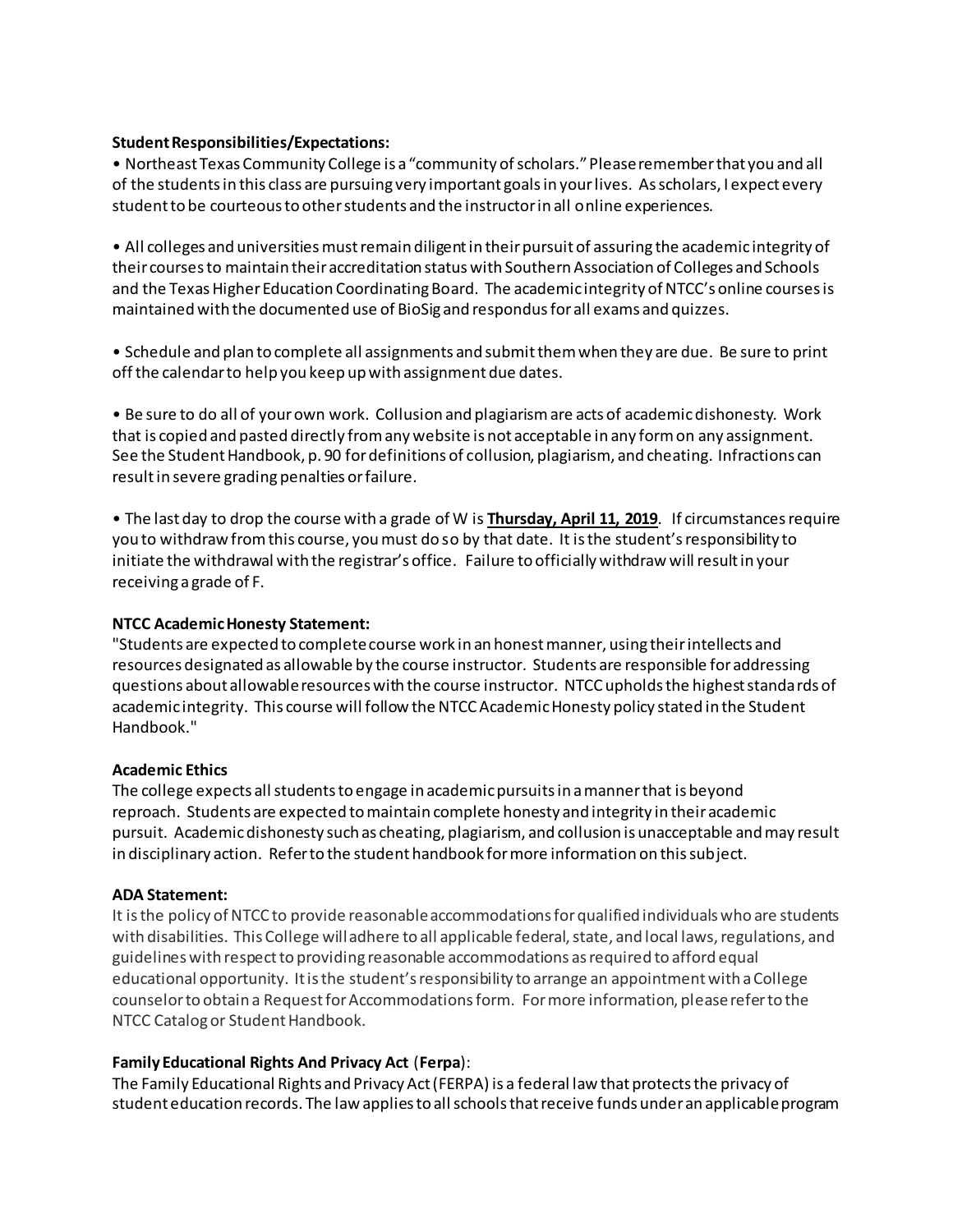of the U.S. Department of Education. FERPA gives parents certain rights with respect to their children's educational records. These rights transfer to the student when he or she attends a school beyond the high school level. Students to whom the rights have transferred are considered "eligible students." In essence, a parent has no legal right to obtain information concerning the child's college records without the written consent of the student. In compliance with FERPA, information classified as "directory information" may be released to the general public without the written consent of the student unless the student makes a request in writing. Directory information is defined as: the student's name, permanent address and/or local address, telephone listing, dates of attendance, most recent previous education institution attended, other information including major, field of study, degrees, awards received, and participation in officially recognized activities/sports.

#### **COURSE SCHEDULE**

| <b>DATE</b>               | <b>CONTENT</b>                                                                     |                             |
|---------------------------|------------------------------------------------------------------------------------|-----------------------------|
| <b>CHAPTERS</b>           |                                                                                    |                             |
| WEEK 1                    | Class Orientation - Syllabus, Blackboard and Textbook<br>Introduction to Pathology |                             |
|                           |                                                                                    | <b>CH</b>                   |
|                           |                                                                                    | 1                           |
|                           | Nature of Disease                                                                  |                             |
|                           |                                                                                    | <b>CH</b><br>$\overline{2}$ |
|                           | <b>Discussion Week 1: Introductions in Start Here Folder</b>                       |                             |
|                           | <b>Case Study Week 1</b>                                                           |                             |
|                           | Quiz Week 1                                                                        |                             |
|                           |                                                                                    |                             |
| WEEK 2                    | Cellular Reaction to Injury                                                        | CH                          |
|                           |                                                                                    | 3                           |
|                           | Inflammation                                                                       |                             |
|                           |                                                                                    | <b>CH</b>                   |
|                           |                                                                                    | 5                           |
|                           | <b>Discussion Week 2: Chapter Key Concepts</b><br>Quiz Week 2                      |                             |
|                           |                                                                                    |                             |
| WEEK 3<br>CH <sub>6</sub> | Disturbances in Circulation                                                        |                             |
|                           | Neoplasms and Cysts                                                                |                             |
| CH <sub>7</sub>           |                                                                                    |                             |
|                           | <b>Discussion Week 3: Chapter Key Concepts</b>                                     |                             |
|                           | <b>Case Study Week 3</b>                                                           |                             |
|                           | Quiz Week 3                                                                        |                             |
| Material                  |                                                                                    |                             |
| <b>End Exam</b>           |                                                                                    |                             |
|                           | <b>EXAM 1</b>                                                                      | $CH1-$                      |
| $3,5 - 7$                 |                                                                                    |                             |
|                           |                                                                                    |                             |
| WEEK 4                    | Diseases of the Blood                                                              | <b>CH</b>                   |
| 8                         |                                                                                    |                             |
| 9                         | Diseases of the Heart and Vessels                                                  | <b>CH</b>                   |
|                           | <b>Discussion Week 4: Chapter Key Concepts</b>                                     |                             |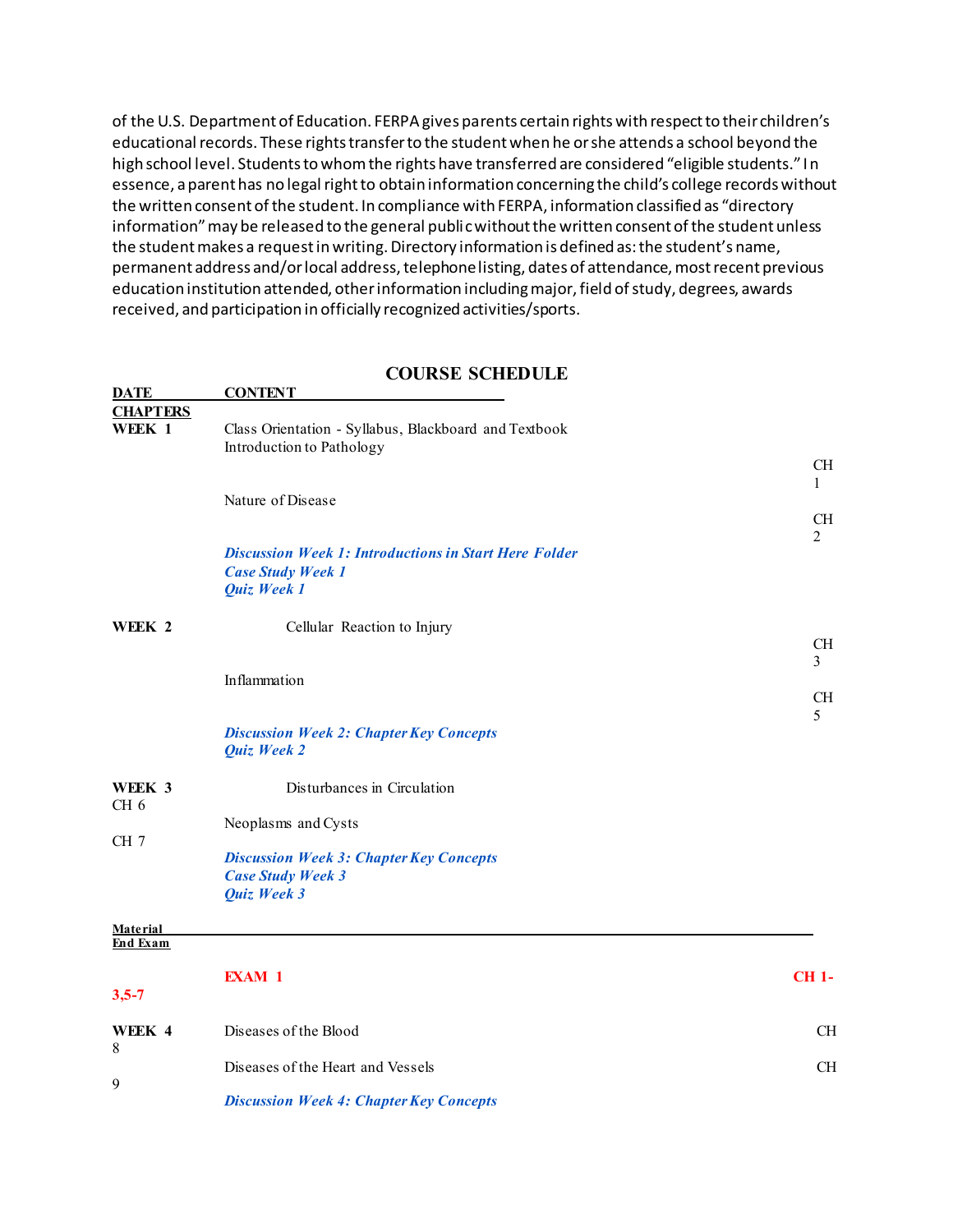#### *Case Study Week 4, part 1 and part 2 Quiz Week 4*

| WEEK 5<br>10                       | Diseases of the Digestive System                                                                                | <b>CH</b>       |
|------------------------------------|-----------------------------------------------------------------------------------------------------------------|-----------------|
| 11                                 | Diseases of the Respiratory System                                                                              | <b>CH</b>       |
|                                    | <b>Discussion Week 5: Chapter Key Concepts</b><br><b>Case Study Week 5</b><br>Quiz Week 5                       |                 |
| WEEK 6<br>12                       | Diseases of the Urinary System                                                                                  | <b>CH</b>       |
|                                    | Diseases of the Nervous System                                                                                  | CH              |
| 13                                 | <b>Discussion Week 6: Chapter Key Concepts</b><br><b>Case Study Week 6, part 1 and part 2</b><br>Quiz Week 6    |                 |
| WEEK 7<br>14                       | Diseases of the Female Reproductive System                                                                      | <b>CH</b>       |
|                                    | Diseases of the Male Reproductive System                                                                        | <b>CH</b>       |
| 15                                 | Structural Abnormalities and Birth Defects                                                                      | CH              |
| 4                                  | <b>Discussion Week 7: Chapter Key Concepts</b><br><b>Case Study Week 7</b><br>Quiz Week 7                       |                 |
| <b>Material</b><br><b>End Exam</b> |                                                                                                                 |                 |
|                                    | <b>EXAM 2</b>                                                                                                   |                 |
| WEEK 8<br>$8 - 15$                 |                                                                                                                 | <b>CH 4,</b>    |
|                                    | SPRING BREAK                                                                                                    |                 |
| WEEK 9                             | Diseases of the Bones and Joints                                                                                | <b>CH</b>       |
|                                    |                                                                                                                 | 16              |
|                                    | Diseases of the Endocrine System                                                                                | <b>CH</b>       |
|                                    | <b>Discussion Week 9: Chapter Key Concepts</b><br>Case Study Week 9, part land part 2<br>Quiz Week 9            | 17              |
| <b>WEEK 10</b>                     | Diseases of the Integumentary System                                                                            |                 |
|                                    |                                                                                                                 | <b>CH</b><br>18 |
|                                    | Diseases of the Lymphatic System                                                                                | <b>CH</b>       |
|                                    |                                                                                                                 | 19              |
|                                    | <b>Discussion Week 10: Chapter Key Concepts</b><br><b>Case Study Week 10, part 1 and part 2</b><br>Quiz Week 10 |                 |